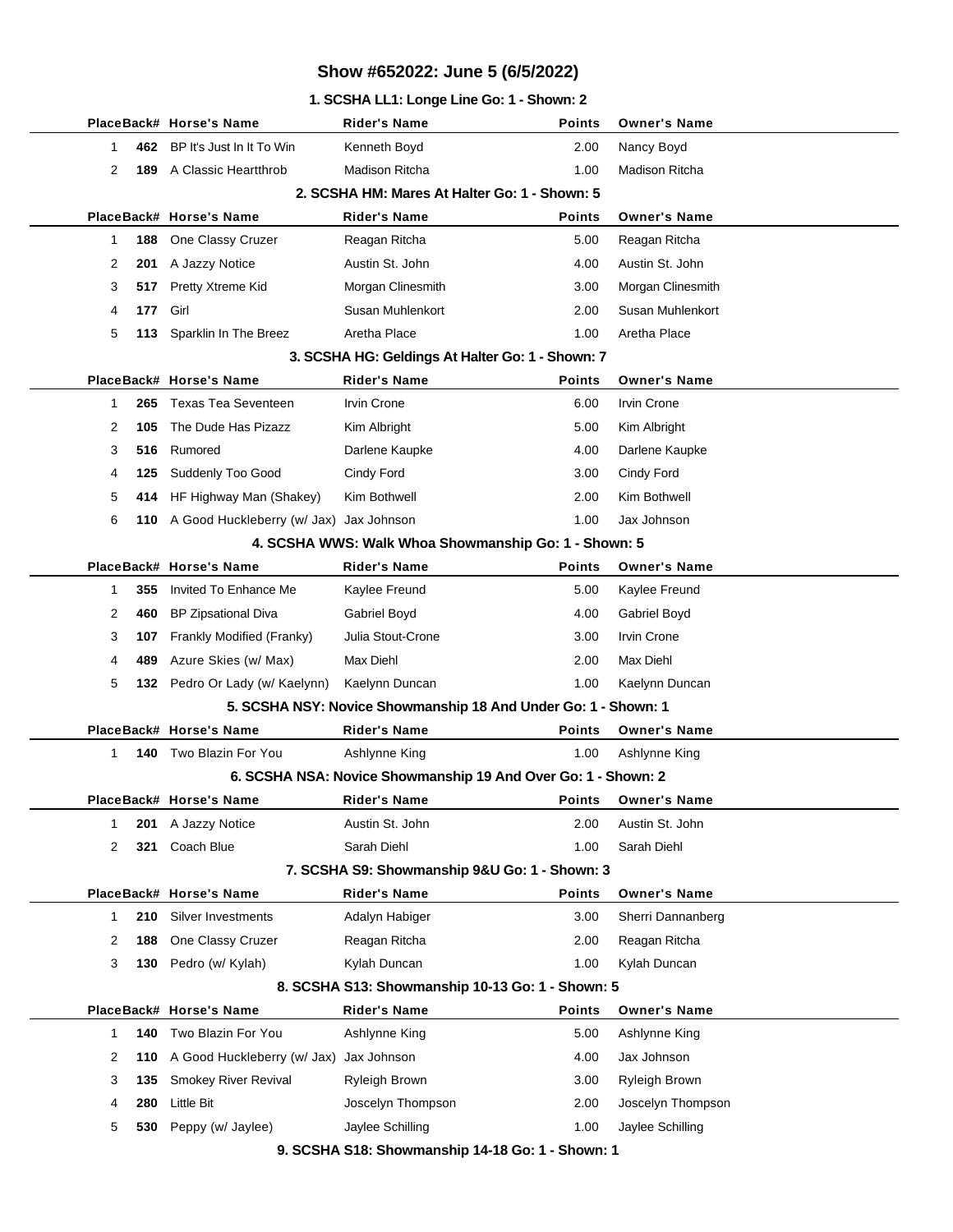| Show #652022: June 5 (6/5/2022)                                |                               |                                                                 |               |                     |  |  |  |
|----------------------------------------------------------------|-------------------------------|-----------------------------------------------------------------|---------------|---------------------|--|--|--|
|                                                                | PlaceBack# Horse's Name       | <b>Rider's Name</b>                                             | <b>Points</b> | <b>Owner's Name</b> |  |  |  |
| $\mathbf{1}$                                                   | 333 Luke At Me Lopin (George) | Anna Hendricks                                                  | 1.00          | Anna Hendricks      |  |  |  |
| 10. SCSHA S19: Showmanship 19&O Go: 1 - Shown: 6               |                               |                                                                 |               |                     |  |  |  |
|                                                                | PlaceBack# Horse's Name       | <b>Rider's Name</b>                                             | <b>Points</b> | <b>Owner's Name</b> |  |  |  |
| 1<br>414                                                       | HF Highway Man (Shakey)       | Kim Bothwell                                                    | 6.00          | Kim Bothwell        |  |  |  |
| 2<br>518                                                       | <b>Kuel Roulette</b>          | Morgan Clinesmith                                               | 5.00          | Morgan Clinesmith   |  |  |  |
| 3<br>201                                                       | A Jazzy Notice                | Austin St. John                                                 | 4.00          | Austin St. John     |  |  |  |
| 4<br>113                                                       | Sparklin In The Breez         | Aretha Place                                                    | 3.00          | Aretha Place        |  |  |  |
| DQ<br>210                                                      | Silver Investments            | Deidre Moran                                                    | 0.00          | Sherri Dannanberg   |  |  |  |
| DQ<br>700                                                      | HF Highway Man (Shakey)       | <b>Madison Ritcha</b>                                           | 0.00          | Kim Bothwell        |  |  |  |
|                                                                |                               | 11. SCSHA SS: Showmanship Select 50&O Go: 1 - Shown: 7          |               |                     |  |  |  |
|                                                                | PlaceBack# Horse's Name       | <b>Rider's Name</b>                                             | <b>Points</b> | <b>Owner's Name</b> |  |  |  |
| 550<br>1                                                       | <b>Zipping Hot Secret</b>     | Darlene Kaupke                                                  | 6.00          | Darlene Kaupke      |  |  |  |
| 2<br>125                                                       | Suddenly Too Good             | Cindy Ford                                                      | 5.00          | Cindy Ford          |  |  |  |
| 294<br>3                                                       | Saw The Magic                 | Cindy Rambo                                                     | 4.00          | Cindy Rambo         |  |  |  |
| 4<br>394                                                       | Ima Seductive Dude            | Janice Stockdale                                                | 3.00          | Janice Stockdale    |  |  |  |
| 5<br>414                                                       | HF Highway Man (Shakey)       | Kim Bothwell                                                    | 2.00          | Kim Bothwell        |  |  |  |
| 6<br>177                                                       | Girl                          | Susan Muhlenkort                                                | 1.00          | Susan Muhlenkort    |  |  |  |
|                                                                |                               | 17. SCSHA HUST18: WT Hunter Under Saddle 10-18 Go: 1 - Shown: 1 |               |                     |  |  |  |
|                                                                | PlaceBack# Horse's Name       | <b>Rider's Name</b>                                             | Points        | <b>Owner's Name</b> |  |  |  |
| 1                                                              | 140 Two Blazin For You        | Ashlynne King                                                   | 1.00          | Ashlynne King       |  |  |  |
|                                                                |                               | 23. SCSHA HUSL18: Hunter Under Saddle 14-18 Go: 1 - Shown: 1    |               |                     |  |  |  |
|                                                                | PlaceBack# Horse's Name       | <b>Rider's Name</b>                                             | <b>Points</b> | <b>Owner's Name</b> |  |  |  |
| 1                                                              | 333 Luke At Me Lopin (George) | Anna Hendricks                                                  | 1.00          | Anna Hendricks      |  |  |  |
|                                                                |                               | 24. SCSHA HUSL19: Hunter Under Saddle 19&O Go: 1 - Shown: 1     |               |                     |  |  |  |
|                                                                | PlaceBack# Horse's Name       | <b>Rider's Name</b>                                             | Points        | <b>Owner's Name</b> |  |  |  |
| 1.                                                             | 517 Pretty Xtreme Kid         | Morgan Clinesmith                                               | 1.00          | Morgan Clinesmith   |  |  |  |
|                                                                |                               | 34. SCSHA HSEL18: Hunt Seat Equitation 14-18 Go: 1 - Shown: 1   |               |                     |  |  |  |
|                                                                | PlaceBack# Horse's Name       | Rider's Name                                                    | Points        | <b>Owner's Name</b> |  |  |  |
| $\mathbf{1}$                                                   | 333 Luke At Me Lopin (George) | Anna Hendricks                                                  | 1.00          | Anna Hendricks      |  |  |  |
| 35. SCSHA HSEL19: Hunt Seat Equitation 19&O Go: 1 - Shown: 1   |                               |                                                                 |               |                     |  |  |  |
|                                                                | PlaceBack# Horse's Name       | <b>Rider's Name</b>                                             | <b>Points</b> | <b>Owner's Name</b> |  |  |  |
| $\mathbf{1}$                                                   | 517 Pretty Xtreme Kid         | Morgan Clinesmith                                               | 1.00          | Morgan Clinesmith   |  |  |  |
| 38. SCSHA EWDSWT: EWD Showmanship Independent Go: 1 - Shown: 1 |                               |                                                                 |               |                     |  |  |  |
|                                                                | PlaceBack# Horse's Name       | <b>Rider's Name</b>                                             | <b>Points</b> | <b>Owner's Name</b> |  |  |  |
| $\mathbf{1}$<br>261                                            | Darlin Lily                   | Ben Johnson                                                     | 1.00          | Ben Johnson         |  |  |  |
|                                                                |                               | 39. SCSHA LEAD: Leadline Go: 1 - Shown: 5                       |               |                     |  |  |  |
|                                                                | PlaceBack# Horse's Name       | <b>Rider's Name</b>                                             | <b>Points</b> | <b>Owner's Name</b> |  |  |  |
| 1<br>107                                                       | Frankly Modified (Franky)     | Julia Stout-Crone                                               | 5.00          | Irvin Crone         |  |  |  |
| 2<br>455                                                       | Darlin Lily (w/ Ethan)        | <b>Ethan Freund</b>                                             | 4.00          | <b>Ethan Freund</b> |  |  |  |
| 310<br>3                                                       | A Good Huckleberry (w/        | Averi Johnson                                                   | 3.00          | Averi Johnson       |  |  |  |
| 4<br>202                                                       | Marshmallow (W/Tagert)        | Tagert St. John                                                 | 2.00          | Tagert St. John     |  |  |  |
| 5<br>489                                                       | Azure Skies (w/ Max)          | Max Diehl                                                       | 1.00          | Max Diehl           |  |  |  |
| 40. SCSHA WWWP: Walk Whoa Western Pleasure Go: 1 - Shown: 8    |                               |                                                                 |               |                     |  |  |  |
|                                                                | PlaceBack# Horse's Name       | <b>Rider's Name</b>                                             | <b>Points</b> | <b>Owner's Name</b> |  |  |  |
| 1<br>355                                                       | Invited To Enhance Me         | Kaylee Freund                                                   | 6.00          | Kaylee Freund       |  |  |  |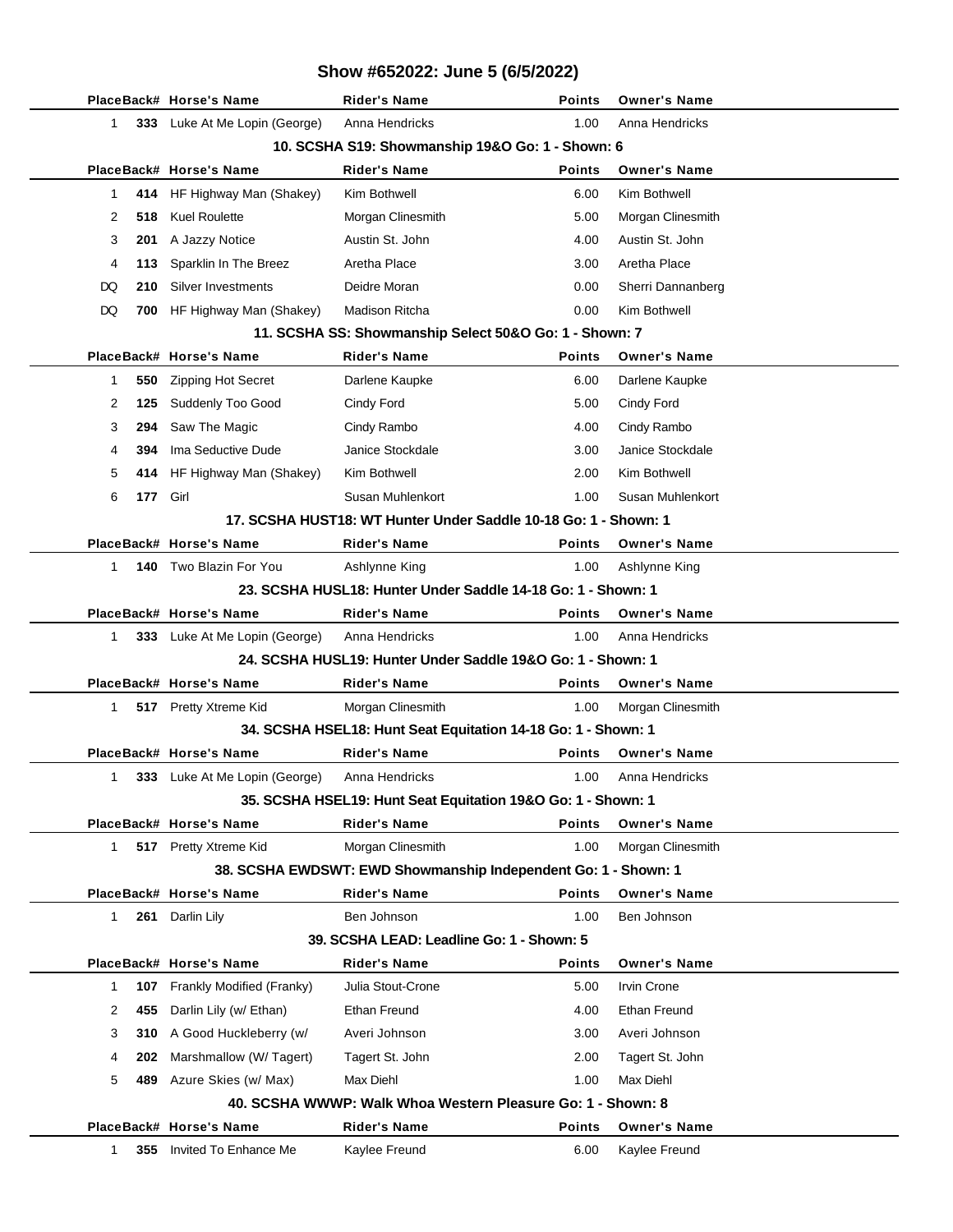| 2                                                      | 107 | Frankly Modified (Franky)                    | Julia Stout-Crone                                                    | 5.00           | Irvin Crone                          |  |  |
|--------------------------------------------------------|-----|----------------------------------------------|----------------------------------------------------------------------|----------------|--------------------------------------|--|--|
| 3                                                      | 202 | Marshmallow (W/Tagert)                       | Tagert St. John                                                      | 4.00           | Tagert St. John                      |  |  |
| 4                                                      | 455 | Darlin Lily (w/ Ethan)                       | Ethan Freund                                                         | 3.00           | Ethan Freund                         |  |  |
| 5                                                      | 310 | A Good Huckleberry (w/                       | Averi Johnson                                                        | 2.00           | Averi Johnson                        |  |  |
| 6                                                      |     | 132 Pedro Or Lady (w/ Kaelynn)               | Kaelynn Duncan                                                       | 1.00           | Kaelynn Duncan                       |  |  |
| 41. SCSHA WWH: Walk Whoa Horsemanship Go: 1 - Shown: 8 |     |                                              |                                                                      |                |                                      |  |  |
|                                                        |     | PlaceBack# Horse's Name                      | Rider's Name                                                         | Points         | <b>Owner's Name</b>                  |  |  |
| 1                                                      | 355 | Invited To Enhance Me                        | Kaylee Freund                                                        | 6.00           | Kaylee Freund                        |  |  |
| 2                                                      | 202 | Marshmallow (W/Tagert)                       | Tagert St. John                                                      | 5.00           | Tagert St. John                      |  |  |
| 3                                                      | 107 | Frankly Modified (Franky)                    | Julia Stout-Crone                                                    | 4.00           | <b>Irvin Crone</b>                   |  |  |
| 4                                                      | 223 | Azure Skies (w/ Julia)                       | Julia Diehl                                                          | 3.00           | Julia Diehl                          |  |  |
| 5                                                      | 460 | <b>BP Zipsational Diva</b>                   | Gabriel Boyd                                                         | 2.00           | Gabriel Boyd                         |  |  |
| 6                                                      |     | 310 A Good Huckleberry (w/                   | Averi Johnson                                                        | 1.00           | Averi Johnson                        |  |  |
|                                                        |     |                                              | 42. SCSHA WWT: Walk Whoa Trail Go: 1 - Shown: 8                      |                |                                      |  |  |
|                                                        |     | PlaceBack# Horse's Name                      | <b>Rider's Name</b>                                                  | Points         | <b>Owner's Name</b>                  |  |  |
| 0                                                      |     | 310 A Good Huckleberry (w/                   | Averi Johnson                                                        | 0.00           | Averi Johnson                        |  |  |
| 1                                                      | 455 | Darlin Lily (w/ Ethan)                       | Ethan Freund                                                         | 6.00           | Ethan Freund                         |  |  |
| 2                                                      | 202 | Marshmallow (W/Tagert)                       | Tagert St. John                                                      | 5.00           | Tagert St. John                      |  |  |
| 3                                                      | 460 | <b>BP Zipsational Diva</b>                   | Gabriel Boyd                                                         | 4.00           | Gabriel Boyd                         |  |  |
| 4                                                      | 355 | Invited To Enhance Me                        | Kaylee Freund                                                        | 3.00           | Kaylee Freund                        |  |  |
| 5                                                      | 107 | Frankly Modified (Franky)                    | Julia Stout-Crone                                                    | 2.00           | <b>Irvin Crone</b>                   |  |  |
| 6                                                      |     | 132 Pedro Or Lady (w/ Kaelynn)               | Kaelynn Duncan                                                       | 1.00           | Kaelynn Duncan                       |  |  |
|                                                        |     |                                              | 45. SCSHA EWDPWT: EWD Pleasure Independent Go: 1 - Shown: 1          |                |                                      |  |  |
|                                                        |     | PlaceBack# Horse's Name                      | <b>Rider's Name</b>                                                  | <b>Points</b>  | <b>Owner's Name</b>                  |  |  |
|                                                        |     |                                              |                                                                      |                |                                      |  |  |
| 1                                                      |     | 261 Darlin Lily                              | Ben Johnson                                                          | 1.00           | Ben Johnson                          |  |  |
|                                                        |     |                                              | 46. SCSHA EWDHS: EWD Horsmanship Supported Go: 1 - Shown: 1          |                |                                      |  |  |
|                                                        |     | PlaceBack# Horse's Name                      | <b>Rider's Name</b>                                                  | <b>Points</b>  | <b>Owner's Name</b>                  |  |  |
| 1                                                      | 261 | Darlin Lily                                  | Ben Johnson                                                          | 1.00           | Ben Johnson                          |  |  |
|                                                        |     |                                              | 48. SCSHA EWDTS: EWD Trail Supported Go: 1 - Shown: 1                |                |                                      |  |  |
|                                                        |     | PlaceBack# Horse's Name                      | Rider's Name                                                         | Points         | <b>Owner's Name</b>                  |  |  |
| 1                                                      |     | 261 Darlin Lily                              | Ben Johnson                                                          | 1.00           | Ben Johnson                          |  |  |
|                                                        |     |                                              | 50. SCSHA PWPT: Practice Western Pleasure Walk Trot Go: 1 - Shown: 2 |                |                                      |  |  |
|                                                        |     | PlaceBack# Horse's Name                      | <b>Rider's Name</b>                                                  | <b>Points</b>  | <b>Owner's Name</b>                  |  |  |
| 0                                                      |     | 110 A Good Huckleberry (w/ Jax) Jax Johnson  |                                                                      | 0.00           | Jax Johnson                          |  |  |
| 0                                                      |     | 130 Pedro (w/ Kylah)                         | Kylah Duncan                                                         | 0.00           | Kylah Duncan                         |  |  |
|                                                        |     |                                              | 53. SCSHA OWPT: WT Western Pleasure Open Go: 1 - Shown: 6            |                |                                      |  |  |
|                                                        |     | PlaceBack# Horse's Name                      | <b>Rider's Name</b>                                                  | <b>Points</b>  | <b>Owner's Name</b>                  |  |  |
| 1                                                      | 188 | One Classy Cruzer                            | Reagan Ritcha                                                        | 6.00           | Reagan Ritcha                        |  |  |
| 2                                                      | 414 | HF Highway Man (Shakey)                      | Kim Bothwell                                                         | 5.00           | Kim Bothwell                         |  |  |
| 3                                                      | 125 | Suddenly Too Good                            | Cindy Ford                                                           | 4.00           | Cindy Ford                           |  |  |
| 4                                                      | 135 | Smokey River Revival                         | Ryleigh Brown                                                        | 3.00           | Ryleigh Brown                        |  |  |
| 5                                                      | 130 | Pedro (w/ Kylah)                             | Kylah Duncan                                                         | 2.00           | Kylah Duncan                         |  |  |
| 6                                                      | 109 | <b>Breakin The Circuit</b>                   | Aretha Place                                                         | 1.00           | Aretha Place                         |  |  |
|                                                        |     |                                              | 54. SCSHA WPT9: WT Western Pleasure 9&U Go: 1 - Shown: 1             |                |                                      |  |  |
| 1                                                      | 188 | PlaceBack# Horse's Name<br>One Classy Cruzer | <b>Rider's Name</b><br>Reagan Ritcha                                 | Points<br>1.00 | <b>Owner's Name</b><br>Reagan Ritcha |  |  |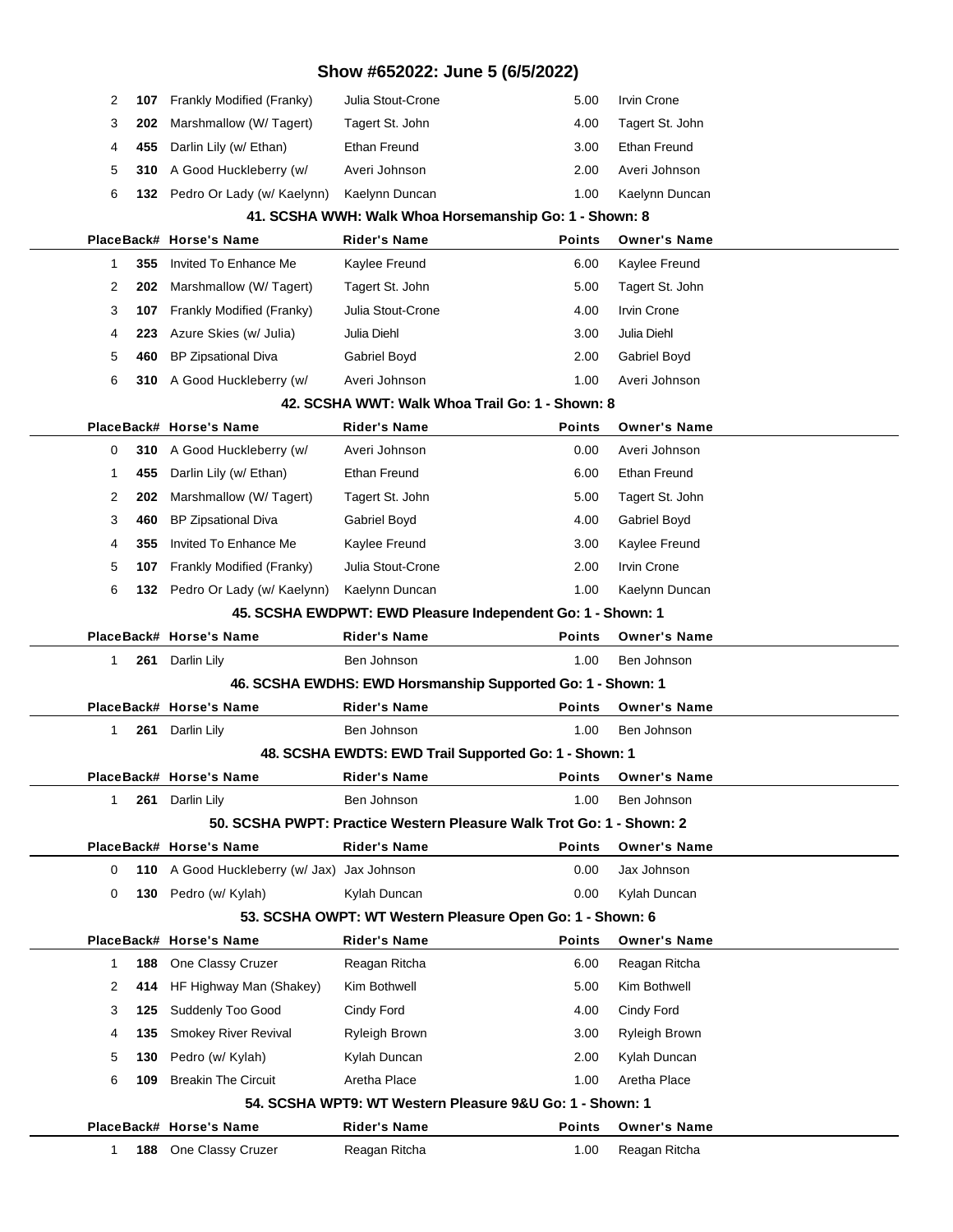## **PlaceBack# Horse's Name Rider's Name Points Owner's Name** 1 **140** Two Blazin For You Ashlynne King 3.00 Ashlynne King 2 **135** Smokey River Revival Ryleigh Brown 2.00 Ryleigh Brown 3 **110** A Good Huckleberry (w/ Jax) Jax Johnson 1.00 Jax Johnson **56. SCSHA WPT19: WT Western Pleasure 19&O Go: 1 - Shown: 8 PlaceBack# Horse's Name Rider's Name Points Owner's Name** 0 **201** A Jazzy Notice Austin St. John 0.00 Austin St. John 1 **394** Ima Seductive Dude Janice Stockdale 6.00 Janice Stockdale 2 **550** Zipping Hot Secret Darlene Kaupke 5.00 Darlene Kaupke 3 **200** Smooth N Chocolately DeAnna Moran 4.00 DeAnna Moran 4 **125** Suddenly Too Good Cindy Ford 3.00 Cindy Ford 5 **221** Big Zipperman Shirley Brown 2.00 Shirley Brown 6 **414** HF Highway Man (Shakey) Kim Bothwell 1.00 Kim Bothwell **59. SCSHA WPL9: Western Pleasure 9&U Go: 1 - Shown: 2 PlaceBack# Horse's Name Rider's Name Points Owner's Name** 1 **210** Silver Investments Adalyn Habiger 2.00 Sherri Dannanberg 2 **130** Pedro (w/ Kylah) Kylah Duncan 1.00 Kylah Duncan **60. SCSHA WPL13: Western Pleasure 10-13 Go: 1 - Shown: 1 PlaceBack# Horse's Name Rider's Name Points Owner's Name** 1 **521** Pretty Xtreme Kid (w/ Jaylee) Jaylee Schilling 1.00 Jaylee Schilling **62. SCSHA WPL19: Western Pleasure 19&O Go: 1 - Shown: 2 PlaceBack# Horse's Name Rider's Name Points Owner's Name** 1 **131** Pedro (w/ Brittany) Brittany Miller 2.00 Brittany Miller 2 **517** Pretty Xtreme Kid Morgan Clinesmith 1.00 Morgan Clinesmith **63. SCSHA WPLS: Western Pleasure Select Go: 1 - Shown: 3 PlaceBack# Horse's Name Rider's Name Points Owner's Name** 1 **550** Zipping Hot Secret Darlene Kaupke 3.00 Darlene Kaupke 2 **105** The Dude Has Pizazz Kim Albright 2.00 Kim Albright 3 **177** Girl Susan Muhlenkort 1.00 Susan Muhlenkort **65. SCSHA HT9: WT Horsemanship 9&U Go: 1 - Shown: 1 PlaceBack# Horse's Name Rider's Name Points Owner's Name** 1 **188** One Classy Cruzer Reagan Ritcha 1.00 Reagan Ritcha **66. SCSHA HT18: WT Horsemanship 10-18 Go: 1 - Shown: 3 PlaceBack# Horse's Name Rider's Name Points Owner's Name** 1 **140** Two Blazin For You Ashlynne King 3.00 Ashlynne King 2 **135** Smokey River Revival Ryleigh Brown 2.00 Ryleigh Brown 3 **110** A Good Huckleberry (w/ Jax) Jax Johnson 1.00 Jax Johnson **67. SCSHA HT19: WT Horsemanship 19&O Go: 1 - Shown: 6 PlaceBack# Horse's Name Rider's Name Points Owner's Name** 1 **125** Suddenly Too Good Cindy Ford Cindy Ford 6.00 Cindy Ford 2 **394** Ima Seductive Dude Janice Stockdale 5.00 Janice Stockdale 3 **200** Smooth N Chocolately DeAnna Moran 4.00 DeAnna Moran 4 **109** Breakin The Circuit Aretha Place 3.00 Aretha Place 5 **414** HF Highway Man (Shakey) Kim Bothwell 2.00 Kim Bothwell 6 **113** Sparklin In The Breez Aretha Place 1.00 Aretha Place

#### **55. SCSHA WPT18: WT Western Pleasure 10-18 Go: 1 - Shown: 3**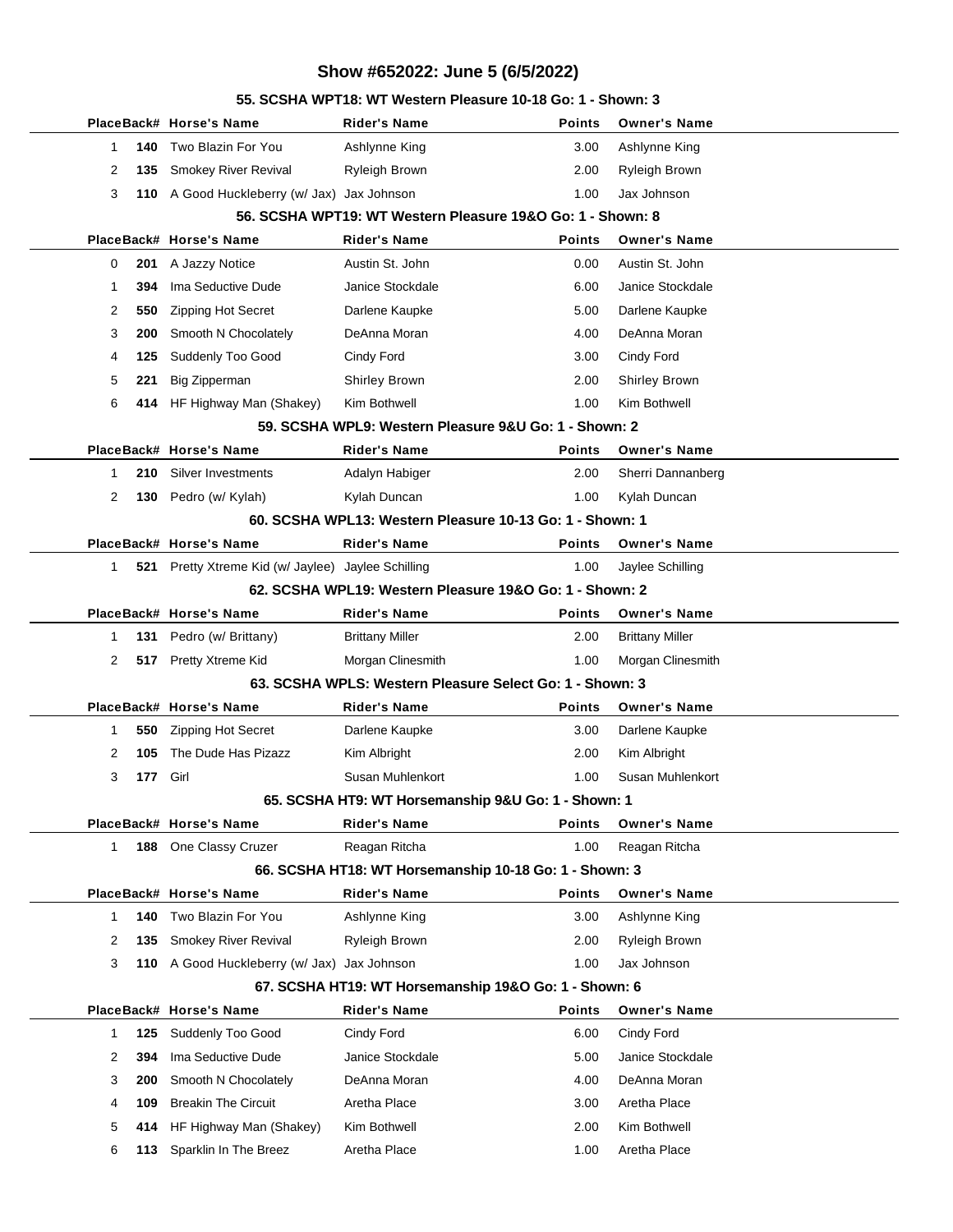### **70. SCSHA HL9: Horsemanship 9&U Go: 1 - Shown: 2**

|                                                      | PlaceBack# Horse's Name                                       | Rider's Name                                         | <b>Points</b> | <b>Owner's Name</b>    |  |  |  |  |
|------------------------------------------------------|---------------------------------------------------------------|------------------------------------------------------|---------------|------------------------|--|--|--|--|
| 1<br>210                                             | Silver Investments                                            | Adalyn Habiger                                       | 2.00          | Sherri Dannanberg      |  |  |  |  |
| 2                                                    | 130 Pedro (w/ Kylah)                                          | Kylah Duncan                                         | 1.00          | Kylah Duncan           |  |  |  |  |
|                                                      | 71. SCSHA HL13: Horsemanship 10-13 Go: 1 - Shown: 2           |                                                      |               |                        |  |  |  |  |
|                                                      | PlaceBack# Horse's Name                                       | <b>Rider's Name</b>                                  | <b>Points</b> | <b>Owner's Name</b>    |  |  |  |  |
| 280<br>1                                             | Little Bit                                                    | Joscelyn Thompson                                    | 2.00          | Joscelyn Thompson      |  |  |  |  |
| 2                                                    | 530 Peppy (w/ Jaylee)                                         | Jaylee Schilling                                     | 1.00          | Jaylee Schilling       |  |  |  |  |
|                                                      |                                                               | 72. SCSHA HL18: Horsemanship 14-18 Go: 1 - Shown: 1  |               |                        |  |  |  |  |
|                                                      | PlaceBack# Horse's Name                                       | <b>Rider's Name</b>                                  | <b>Points</b> | <b>Owner's Name</b>    |  |  |  |  |
| 1                                                    | 333 Luke At Me Lopin (George)                                 | Anna Hendricks                                       | 1.00          | Anna Hendricks         |  |  |  |  |
|                                                      |                                                               | 73. SCSHA HL19: Horsemanship 19&O Go: 1 - Shown: 1   |               |                        |  |  |  |  |
|                                                      | PlaceBack# Horse's Name                                       | <b>Rider's Name</b>                                  | <b>Points</b> | <b>Owner's Name</b>    |  |  |  |  |
| 1                                                    | 131 Pedro (w/ Brittany)                                       | <b>Brittany Miller</b>                               | 1.00          | <b>Brittany Miller</b> |  |  |  |  |
|                                                      |                                                               | 74. SCSHA HLS: Horsemanship Select Go: 1 - Shown: 3  |               |                        |  |  |  |  |
|                                                      | PlaceBack# Horse's Name                                       | <b>Rider's Name</b>                                  | <b>Points</b> | <b>Owner's Name</b>    |  |  |  |  |
| 1                                                    | 294 Saw The Magic                                             | Cindy Rambo                                          | 3.00          | Cindy Rambo            |  |  |  |  |
| 177<br>2                                             | Girl                                                          | Susan Muhlenkort                                     | 2.00          | Susan Muhlenkort       |  |  |  |  |
| 3<br>105                                             | The Dude Has Pizazz                                           | Kim Albright                                         | 1.00          | Kim Albright           |  |  |  |  |
|                                                      |                                                               | 76. SCSHA IHT: In Hand Trail Go: 1 - Shown: 3        |               |                        |  |  |  |  |
|                                                      | PlaceBack# Horse's Name                                       | <b>Rider's Name</b>                                  | <b>Points</b> | <b>Owner's Name</b>    |  |  |  |  |
| 181<br>1                                             | I Say Bring It On                                             | Austin St. John                                      | 3.00          | Austin St. John        |  |  |  |  |
| 2<br>520                                             | BP It's Just In It To Win                                     | <b>Madison Ritcha</b>                                | 2.00          | Nancy Boyd             |  |  |  |  |
| 3                                                    | <b>189</b> A Classic Heartthrob                               | <b>Madison Ritcha</b>                                | 1.00          | Madison Ritcha         |  |  |  |  |
|                                                      |                                                               | 77. SCSHA PT: Practice Trail Go: 1 - Shown: 1        |               |                        |  |  |  |  |
|                                                      | PlaceBack# Horse's Name                                       | <b>Rider's Name</b>                                  | Points        | <b>Owner's Name</b>    |  |  |  |  |
| 0                                                    | 530 Peppy (w/ Jaylee)                                         | Jaylee Schilling                                     | 0.00          | Jaylee Schilling       |  |  |  |  |
|                                                      |                                                               | 78. SCSHA TT18: WT Trail 18 & Under Go: 1 - Shown: 1 |               |                        |  |  |  |  |
|                                                      | PlaceBack# Horse's Name                                       | Rider's Name                                         | <b>Points</b> | <b>Owner's Name</b>    |  |  |  |  |
| 1                                                    | 135 Smokey River Revival                                      | Ryleigh Brown                                        | 1.00          | Ryleigh Brown          |  |  |  |  |
| 79. SCSHA TT19: WT Trail 19and Over Go: 1 - Shown: 2 |                                                               |                                                      |               |                        |  |  |  |  |
|                                                      | PlaceBack# Horse's Name                                       | Rider's Name                                         | <b>Points</b> | <b>Owner's Name</b>    |  |  |  |  |
| 1<br>394                                             | Ima Seductive Dude                                            | Janice Stockdale                                     | 2.00          | Janice Stockdale       |  |  |  |  |
| 2<br>109                                             | <b>Breakin The Circuit</b>                                    | Aretha Place                                         | 1.00          | Aretha Place           |  |  |  |  |
| 82. SCSHA TL18: Trail 18 And Under Go: 1 - Shown: 2  |                                                               |                                                      |               |                        |  |  |  |  |
|                                                      | PlaceBack# Horse's Name                                       | <b>Rider's Name</b>                                  | <b>Points</b> | <b>Owner's Name</b>    |  |  |  |  |
| 280<br>1                                             | <b>Little Bit</b>                                             | Joscelyn Thompson                                    | 2.00          | Joscelyn Thompson      |  |  |  |  |
| 2<br>210                                             | Silver Investments                                            | Adalyn Habiger                                       | 1.00          | Sherri Dannanberg      |  |  |  |  |
| 83. SCSHA TL19: Trail 19&O Go: 1 - Shown: 3          |                                                               |                                                      |               |                        |  |  |  |  |
|                                                      | PlaceBack# Horse's Name                                       | <b>Rider's Name</b>                                  | Points        | <b>Owner's Name</b>    |  |  |  |  |
| 294<br>1                                             | Saw The Magic                                                 | Cindy Rambo                                          | 3.00          | Cindy Rambo            |  |  |  |  |
| 2<br>550                                             | <b>Zipping Hot Secret</b>                                     | Darlene Kaupke                                       | 2.00          | Darlene Kaupke         |  |  |  |  |
| 3                                                    | 177 Girl                                                      | Susan Muhlenkort                                     | 1.00          | Susan Muhlenkort       |  |  |  |  |
|                                                      | 84. SCSHA RTT18: WT Ranch Trail 18 And Under Go: 1 - Shown: 1 |                                                      |               |                        |  |  |  |  |
|                                                      | PlaceBack# Horse's Name                                       | <b>Rider's Name</b>                                  | Points        | <b>Owner's Name</b>    |  |  |  |  |
| $\mathbf{1}$                                         | 135 Smokey River Revival                                      | Ryleigh Brown                                        | 1.00          | Ryleigh Brown          |  |  |  |  |